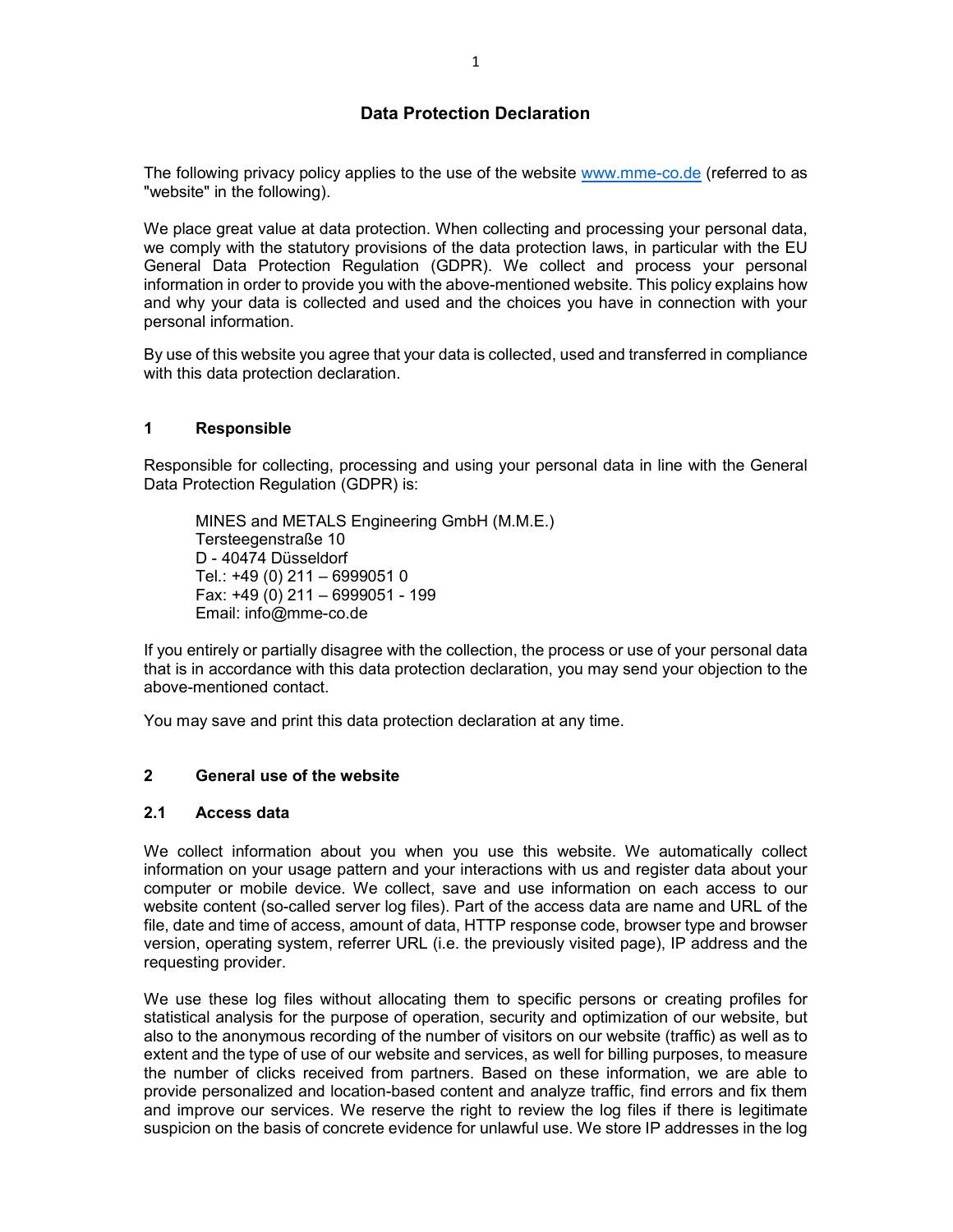files for a limited period of time if this is required for security purposes or the performance or the settlement of a performance (e.g. if you take advantage of our offer). After cancellation of an order or after receipt of payment we will delete the IP addresses if they are no longer needed for security purposes. In case of concrete suspicion of a crime in connection with the use of our website, we store IP addresses. In addition, we save the date of your last visit (e.g. during registration, login, click links, etc.) as part of your account.

# **2.2 Email contact**

If you get in touch with us (e.g. via contact form or email), we will store your information in order to process the request as well as in the event that follow-up questions arise. We only store and use further personal data if you authorize us to do so or if this is permitted by law without your authorization.

# **2.3 Google Analytics**

We use Google Analytics, a Web analysis service provided by Google Inc. ("Google"). Google Analytics uses "cookies", which are text files placed on your computer, to help the website analyze how users use the site. The information generated by the cookie about the visitor's use of the website will be transmitted to and stored by Google on servers in the United States.

In case of activation of the IP anonymization, Google will shorten your IP address for Member States of the European Union as well as for other parties to the Agreement on the European Economic Area. Only in exceptional cases, the full IP address is sent to and shortened by Google servers in the USA. The IP anonymization is active on this website. On our behalf Google will use this information for the purpose of evaluating your use of the website, compiling reports on website activity and providing other services related to website activity and internet usage to us.

Google will not associate your IP address that was sent by your browser as part of Google Analytics with any other data held by Google. You may refuse the use of cookies by selecting the appropriate settings on your browser. We point out however, that by doing so you may not be able to use the full functionality of this website.

Moreover, you can prevent Google's collection and use of data (cookies and IP address) by downloading and installing the browser plug-in available under http://tools.google.com/dlpage/gaoptout?hl=de.

For further information about Google's privacy policy visit one of the following links please:

https://tools.google.com/dlpage/gaoptout/?hl=en-GB https://support.google.com/analytics/answer/6004245?hl=en http://www.google.com/intl/en-GB/policies/privacy/

### **2.4 Google Web Fonts**

This website uses web fonts provided by Google aiming at a uniform font design. Upon opening a website, your browser loads the required web fonts into your browser cache in order to display texts and fonts correctly.

For this purpose your browser will make a direct connection with the Google servers. Google thus becomes aware that our web page was accessed via your IP address. The use of Google Web fonts aims at displaying our website in a uniform and a visually appealing way. This constitutes a justified interest pursuant to Art. 6 (1) (f) GDPR.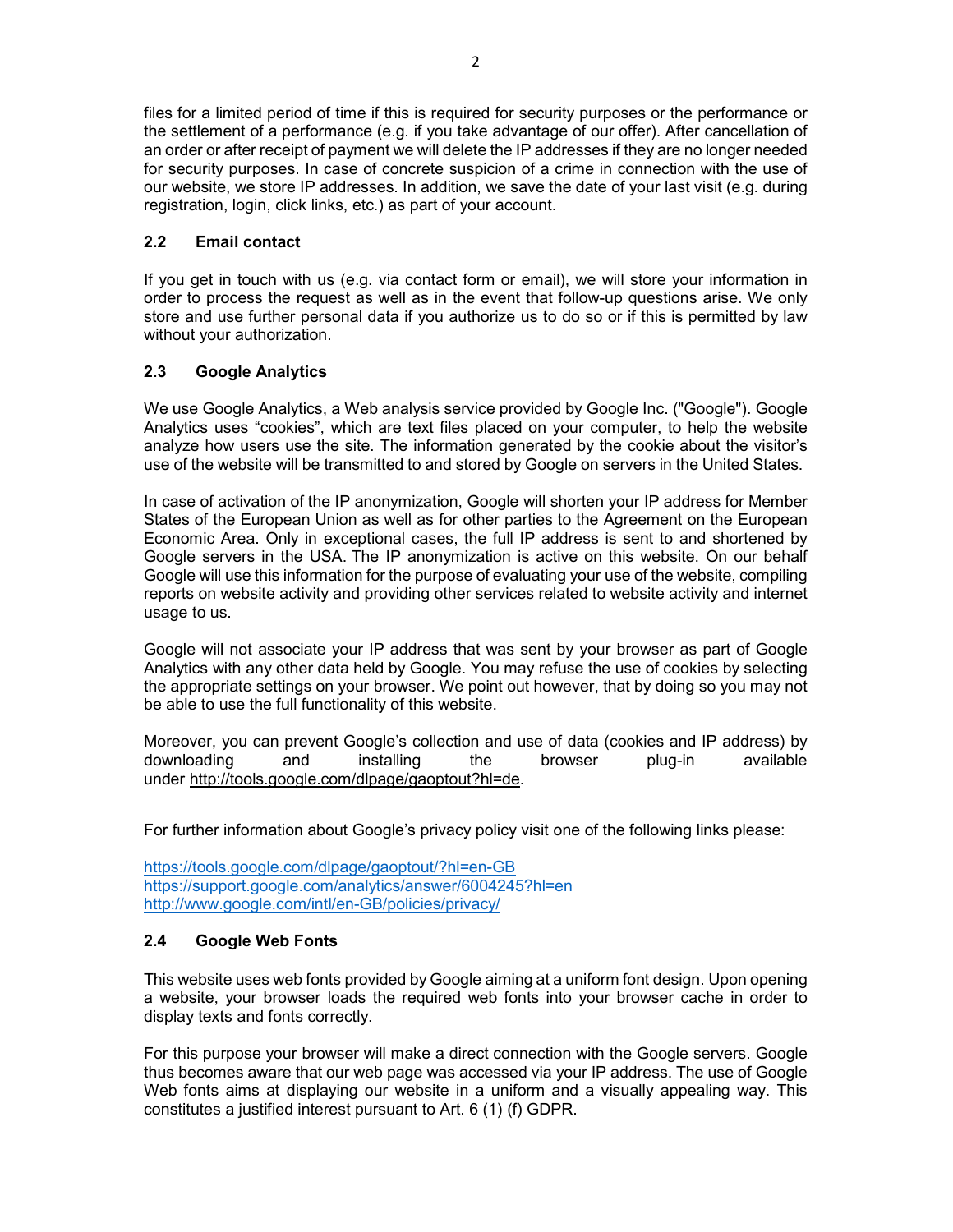If your browser does not support web fonts, your computer will use a standard font.

Further information on Google Web Fonts are available at https://developers.google.com/fonts/faq and in Google's privacy policy at https://www.google.com/policies/privacy/.

# **2.5 Legal basis and duration of data storage**

The legal basis for processing data as per items above is Art. 6 (1) (f) GDPR. As regards data processing, we are particularly interested in ensuring the operation and security of the website, investigating how the website is used by visitors as well as simplifying the use of the website.

If not specifically stated, we store personal data only for as long as it is necessary to fulfill its purpose.

## **3 Your rights as the person affected by data processing**

According to the applicable laws, you have various rights regarding your personal data. If you wish to exercise these rights, please send your request by email or by post to the address mentioned in paragraph 1 indicating your personal details precisely.

Below you will find an overview of your rights.

### **3.1 Right to confirmation and information**

At all times, you have the right to receive our confirmation whether your personal data is processed. If this is the case, you have the right to obtain information on the personal data that is stored about you along with a copy of the same free of charge. Furthermore, you have a right to the following information:

- 1 the purposes of the data processing;
- 2 the categories of personal data processed;
- 3 the recipients or categories of recipients to whom personal data has been disclosed or will be disclosed; especially when recipients are based in third countries or international organisations;
- 4 if possible the planned duration for which the personal data is stored or, if this is not possible, the criteria for determining this period;
- 5 the existence of a right to correction or deletion of your personal data or to limitation of the data processing by the Responsible or a right to object to such processing;
- 6 the existence of a right to appeal to a supervisory authority;
- 7 any available information on the origin of the data if your personal data was not collected directly from you;
- 8 the existence of automated decision-making including profiling in accordance with Art. 22 para. 1 and 4 GDPR and - at least in these cases - meaningful information about the logic involved, the scope and the intended effects of such processing for you.

If personal data is transferred to a third country or to an international organization you have the right to be informed about the appropriate guarantees related to the transmission pursuant to Art. 46 GDPR.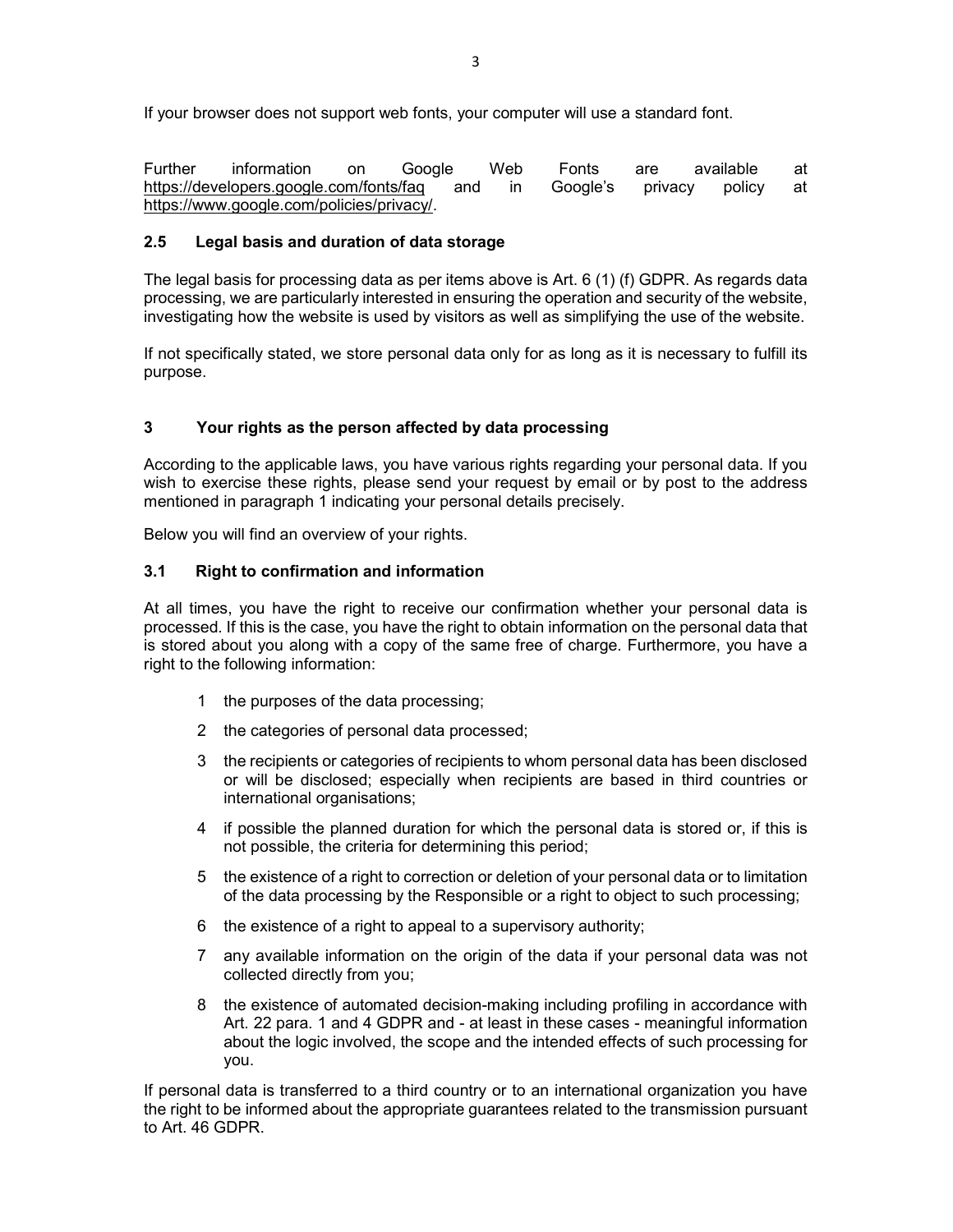## **3.2 Right to correction**

You have the right to request immediate adjustment of your incorrect personal data. Taking into account the purposes of the data processing, you have the right to demand the completion of incomplete personal data which could be done by means of a complementary explanation.

## **3.3 Right to deletion ("Right to be forgotten")**

You have the right to require that your personal data is deleted immediately and we are obliged to delete personal data without delay, provided that one of the following reasons applies:

- 1 The Personal data is no longer necessary for what it was originally collected or processed for.
- 2 You revoke your consent the processing was based on referring to Art. 6 para. 1 (a) GDPR or Art. 9 para 2 (a) GDPR and there is no other legal basis for the processing.
- 3 You file an objection against the processing pursuant to Art. 21 para. 1 GDPR and there are no overriding legitimate reasons for processing or you file an objection against the processing pursuant to Art. 21 para. 2 GDPR.
- 4 Personal data was processed unlawfully.
- 5 The deletion of the personal data is required to fulfil a legal obligation under EU Law or the laws of member states that we are subject to.
- 6 The personal data was collected for services of the information society pursuant to Art. 8 para 1 GDPR.

If personal data has been made public that we are obliged to delete in accordance with Art. 17 GDPR, we will, under consideration of technology and implementation costs available, take appropriate measures, even technical measures, to inform those responsible for the processing of personal data that you have requested a deletion of all links, copies or replications of this personal data.

### **3.4 Right to restriction of data processing**

Under the following conditions you have the right to request that the processing of your personal data be restricted:

- 1 if you dispute the accuracy of your personal data for a period of time that allows us to verify the accuracy of personal data;
- 2 the processing is unlawful and you refuse the deletion of personal data and instead request that the use of personal data be restricted;
- 3 we no longer need the personal data for the purposes of the processing, but you require them to assert, exercise or defend legal claims;
- 4 if you have filed an objection to the processing pursuant to Art. 21 para. 1 GDPR and it has not yet been determined whether our legitimate reasons outweigh yours.

### **3.5 Right to data portability**

You have the right to obtain the personal data that you have made available to us in a structured, conventional and machine-readable format and you have the right to pass this data on to another person in charge without our interference provided that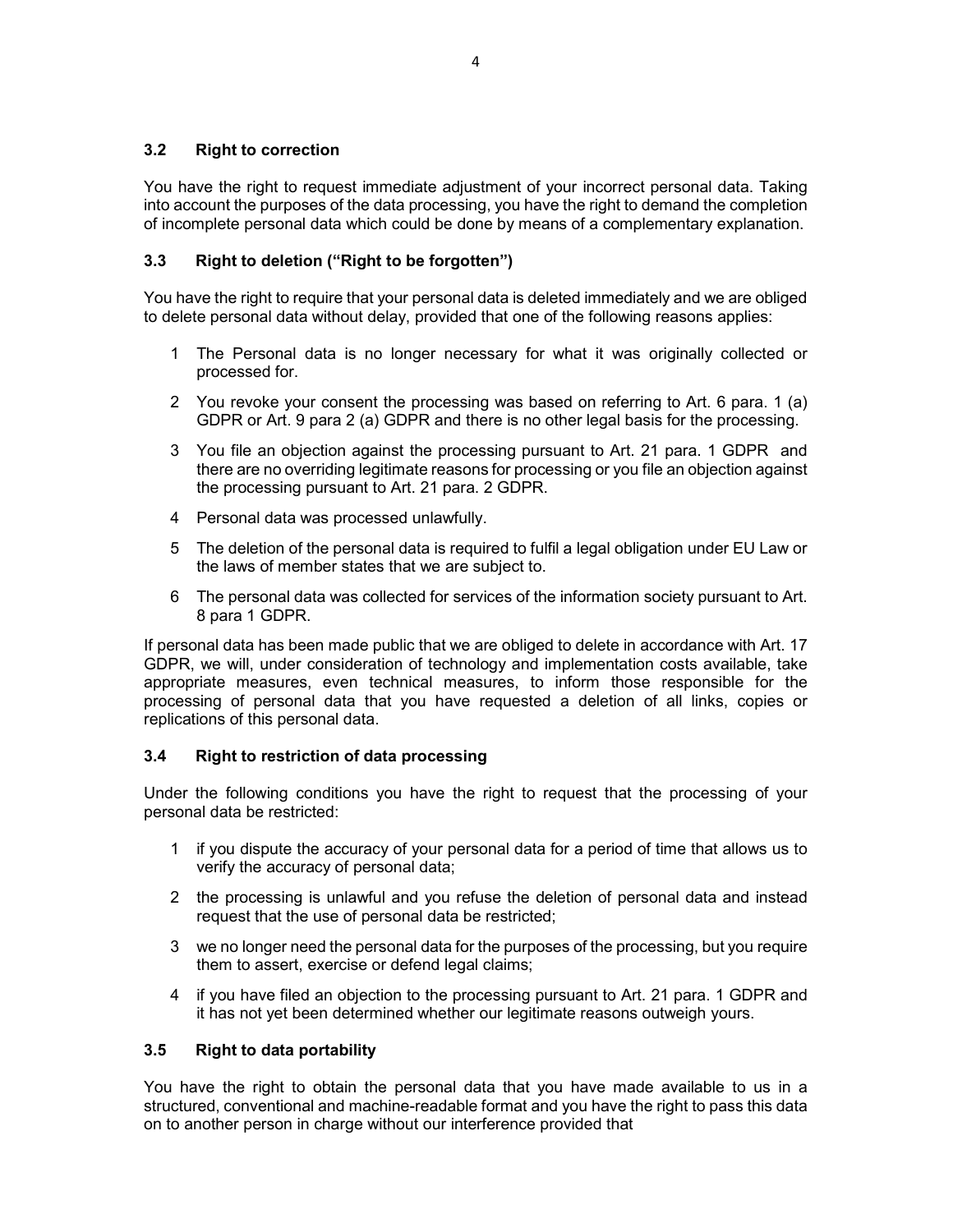- 1. processing is based on consent pursuant to Art. 6 para. 1 (a) GDPR or Art. 9 para. 2 (a) GDPR or based on a contract pursuant to Art. 6 para. 1 (b) GDPR.
- 2. processing is carried out by means of automated procedures.

In exercising your right to data portability according to paragraph 1 you have the right to have your personal data directly transferred from us to another person in charge given that this is technically feasible.

### **3.6 Right to object**

You have the right to object any time for reasons arising from your particular situation to the processing of your personal data which is based on Art. 6 para. 1 (e) or (f) GDPR; this applies as well to profiling based on these provisions. We no longer process your personal data unless we can prove compelling reasons worthy of protection for the processing that outweigh your interests, rights and freedoms, or the processing serves to assert, exercise or defend legal claims.

If we process personal data for direct marketing purposes you have the right to object to the processing of your personal data for such marketing purposes at any time; this also applies to profiling, if it is associated with such direct marketing.

You have the right to object for reasons arising from your particular situation to the processing of personal data that serves scientific or historical research or statistical purposes pursuant to Art. 89 para. 1 GDPR unless the processing of data is required to perform a task that is within public interest.

### **3.7 Automated decisions including profiling**

You have the right not to be subjected to a decision based exclusively on automated processing including profiling that has a legal effect against you or significantly impacts you in a similar manner.

### **3.8 Right to revoke a consent in data protection**

You have the right to revoke your consent of your personal data being processed at any time.

### **3.9 Right to complain to a supervisory authority**

You have the right to file a complaint with a supervisory authority, in particular in the member state of your residence or your workplace or wherever the alleged violation occurred if you believe that the processing your personal data is unlawful.

### **4 Data Security**

We do our utmost to protect personal data within the scope of the data protection laws and the available technical means.

Your personal data will be encoded before transmission when placing an order when logging into your guest account. We use SSL (Secure Socket Layer) as coding system but we would however like to point out that the transmission of data on the internet may have security gaps